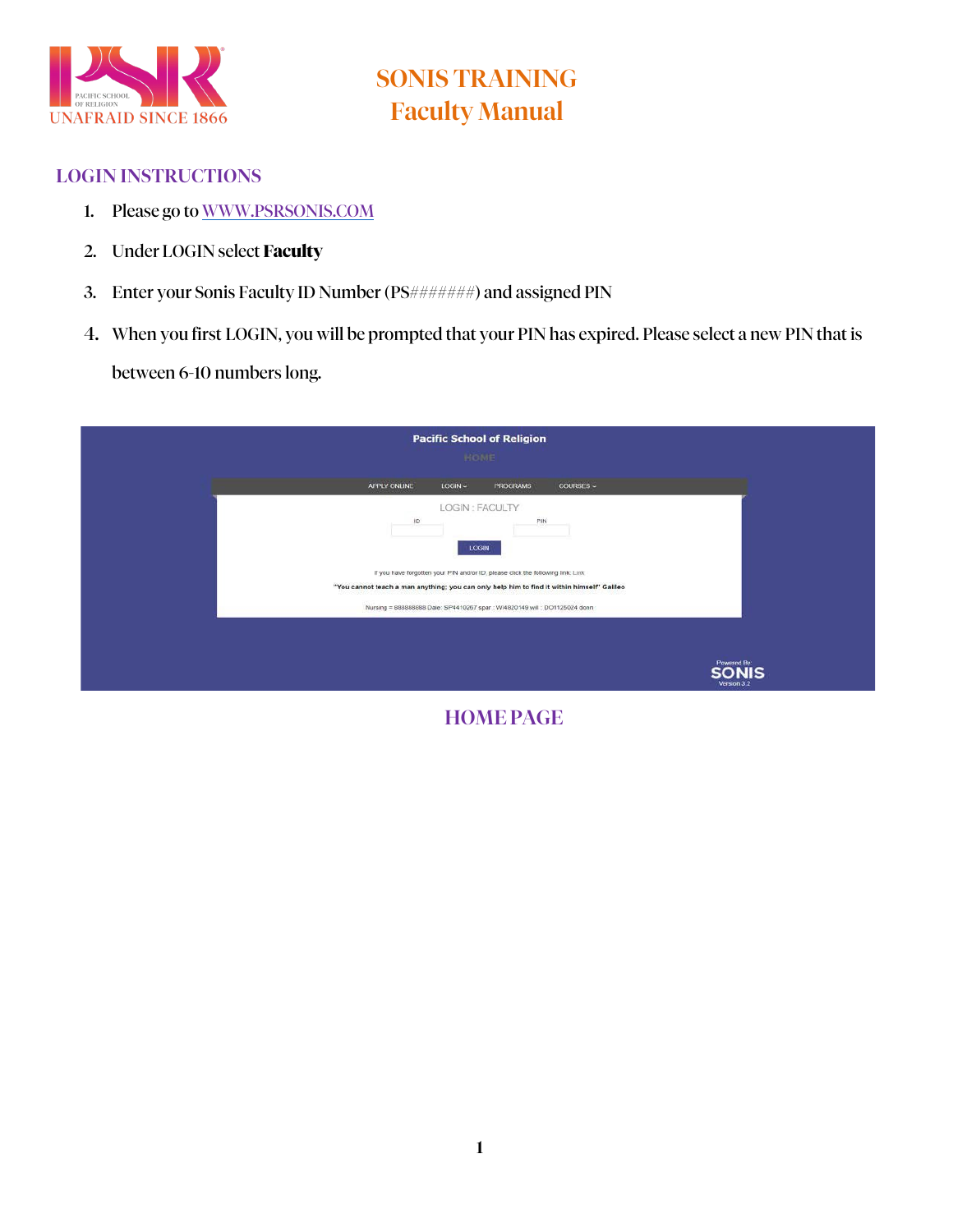

| <b>Pacific School of</b><br><b>Religion</b>     |                                                  | HOME   BIOGRAPHIC   HEALTH   JOBS   BULLETIN BOARD   EVENTS   UPDATE BIO   FILE UPLOAD   SEARCH   ZIS |                              |                                                                                                  |                                                                                                        |                                                                       | PSR Faculty ~                                                                                                             |
|-------------------------------------------------|--------------------------------------------------|-------------------------------------------------------------------------------------------------------|------------------------------|--------------------------------------------------------------------------------------------------|--------------------------------------------------------------------------------------------------------|-----------------------------------------------------------------------|---------------------------------------------------------------------------------------------------------------------------|
| Find on Page                                    | Biographic                                       |                                                                                                       |                              |                                                                                                  |                                                                                                        |                                                                       | APRIL 18, 2018                                                                                                            |
| ← General<br>x<br>← Course Management<br>×<br>× | <b>PSR Faculty</b>                               |                                                                                                       |                              |                                                                                                  |                                                                                                        |                                                                       |                                                                                                                           |
| $\bigcap$ Advising<br>$\bigcirc$ Logout         |                                                  |                                                                                                       |                              | Email Address<br>Phone:<br>Work Phone<br>Street Address<br>City:<br>State<br>Zipcode<br>Position | CONTACT INFORMATION<br>registrar@psr.edu<br>510-849-8285<br>1798 Scenic Ave<br>Berkeley<br>CA<br>94709 | Campus<br>Department<br>Division<br>Level<br>Prog.<br>ID.<br>Profile: | ENROLLMENT INFORMATION<br>Pacific School of Religion<br>A. Art and Religion<br>TBD<br><b>PSR TBD</b><br>PS2417559<br>View |
|                                                 | School Year<br>201819<br>PRINTABLE VERSION (PDF) | <b>TEACHING SCHEDULE</b><br>Semester<br>$\omega$<br>Summer                                            | $\sim$                       |                                                                                                  |                                                                                                        |                                                                       |                                                                                                                           |
|                                                 | <b>Course</b>                                    | <b>Description</b>                                                                                    | <b>Session Section Times</b> |                                                                                                  |                                                                                                        |                                                                       |                                                                                                                           |
|                                                 | <b>FTRS-4500</b>                                 | <b>COMMUNITY ORGANIZING I</b><br>Viewing - Year : 201819 Semester: Summer                             | $\mathbf{1}$                 | $\mathbf{1}$                                                                                     |                                                                                                        |                                                                       | FRI 9:00 am - 1:00 pm, TUE 9:00 am - 1:00 pm, THU 9:00 am - 1:00 pm, WED 9:00 am - 1<br>٠                                 |

From the Home Page, you can access your current course details, process grades, and see your advisee information.

\*Always make sure the School Year and Semester are on the current term.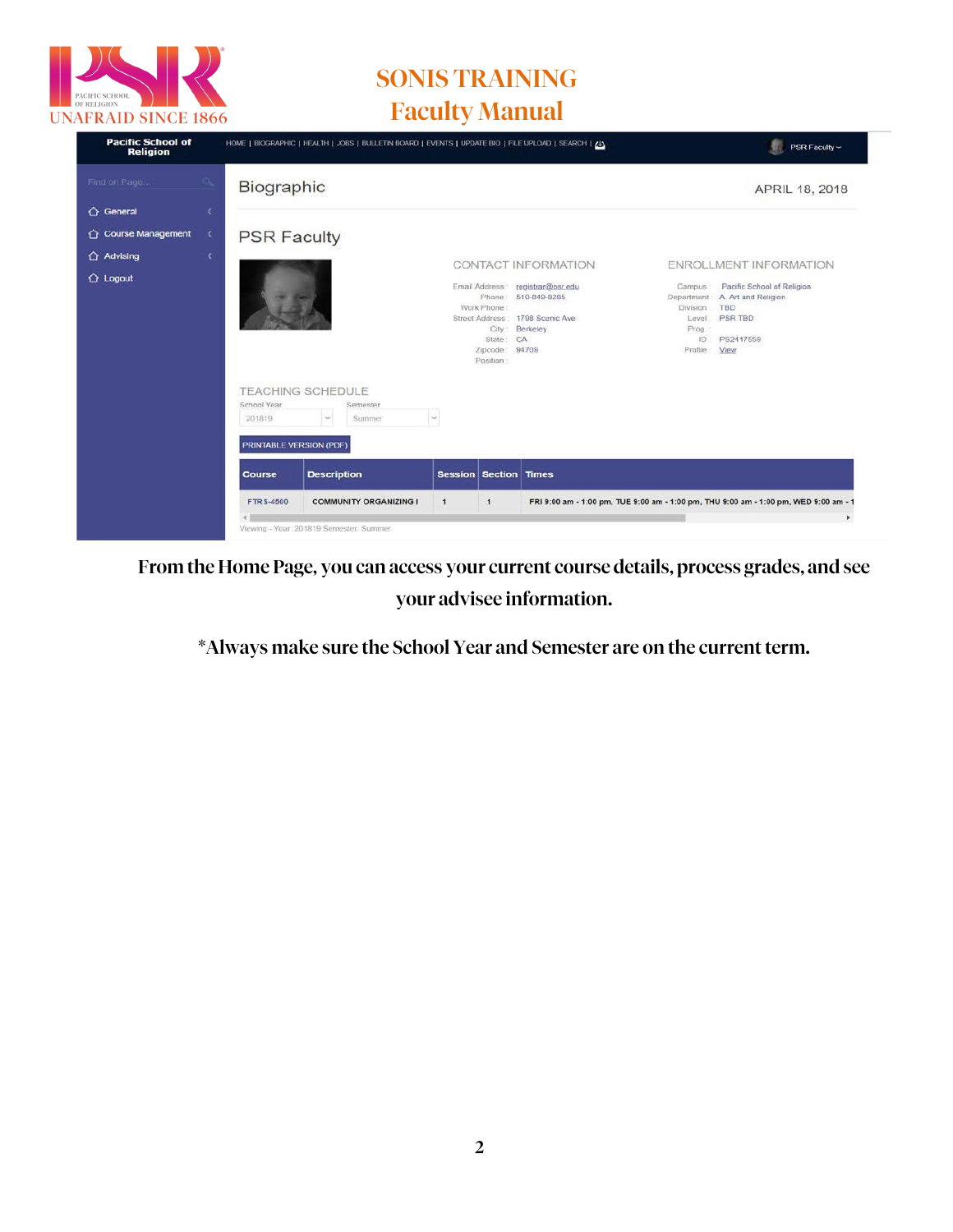

#### COURSE MANAGEMENT & GRADES

- 1. Select Course Management and then Courses to view course details.
- 2. Make sure the School Year and Term are on the current term.
- 3. A list of your courses will appear as well as any PSR students registered forthe courses.

| <b>Pacific School of</b><br><b>Religion</b> | COURSES   COURSE PAGES   GRADES   ATTENDANCE   GRADEBOOK   GRADE SHEET   SYLLABUS   BOOKS   EMAIL/TEXT CLASS   REMIND CLASS                                                                         |                                           |       |                                                                                      |            |            | 都<br>PSR Faculty ~                                                                                                                                                                                            |
|---------------------------------------------|-----------------------------------------------------------------------------------------------------------------------------------------------------------------------------------------------------|-------------------------------------------|-------|--------------------------------------------------------------------------------------|------------|------------|---------------------------------------------------------------------------------------------------------------------------------------------------------------------------------------------------------------|
| Find on Page                                | Courses                                                                                                                                                                                             |                                           |       |                                                                                      |            |            | APRIL 18, 2018                                                                                                                                                                                                |
| <b>△</b> General<br>×                       |                                                                                                                                                                                                     |                                           |       |                                                                                      |            |            |                                                                                                                                                                                                               |
| ○ Course Management<br>×                    | <b>COURSE SECTION ROSTER</b><br>School Year                                                                                                                                                         | Semester                                  |       |                                                                                      |            |            |                                                                                                                                                                                                               |
| ← Advising<br>ı                             | $\omega$<br>201819<br>Course Section                                                                                                                                                                | Summer<br>$\sim$                          |       |                                                                                      |            |            |                                                                                                                                                                                                               |
| <b>△</b> Logout                             | $\omega$<br>FTRS-4500 1                                                                                                                                                                             |                                           |       |                                                                                      |            |            |                                                                                                                                                                                                               |
|                                             | <b>COURSE LINKS</b><br><b>BROWSE GRADES</b><br><b>FORUM</b><br><b>LINK TO COURSE PHOTOS</b><br>CREATE GRADE SCORE SHEET<br><b>IMPORT GRADE SCORE SHEET</b><br><b>FACULTY EVALUATION OF STUDENTS</b> | <b>SECTION SETUP</b><br><b>ROSTER PDF</b> |       | <b>COURSE DETAIL</b><br>Section: 1<br>Start Date: 06/04/2018<br>End Date: 06/08/2018 |            | Tuesday:   | <b>COURSE SCHEDULE</b><br>Monday: 9:00am - 1:00pm Room. PS6<br>9:00am - 1:00pm Room : PS6<br>Wednesday 9:00am - 1:00pm Room : PS6<br>Thursday: 9:00am - 1:00pm Room: PS6<br>Friday: 9.00am - 1.00pm Room: PS6 |
|                                             | <b>Name</b>                                                                                                                                                                                         | ID.                                       | Phone | <b>Cell Phone</b>                                                                    | Level      | Curriculum | <b>Advisor</b>                                                                                                                                                                                                |
|                                             | Bunny, Bugs (0556023)                                                                                                                                                                               | PS5617231                                 |       | 510-829-6814                                                                         | In Tuition |            | <b>PSR Faculty</b>                                                                                                                                                                                            |
|                                             |                                                                                                                                                                                                     |                                           |       | 860-657-6245                                                                         |            |            | <b>PSR Faculty</b>                                                                                                                                                                                            |

#### REMINDER: MOODLE IS ROSTER OF RECORD

#### Sonis will NOT have any students who are not PSR students.

- 4. **GRADES**: You will only enter grades in Sonis for courses that are specific to PSR students and in agreement with the registrar. Examples would be Special Reading Courses, DMIN Under Supervision, DMIN in Thesis, MTS Synthesis Essay, etc.
- 5. To enter grades, select"Grades" under"Course Management"
- 6. A list of all your courses and registered students will appear. Enterthe Grade underthe column "Grade". (Leave Mid-Term Grade blank).
- 7. Press Submit.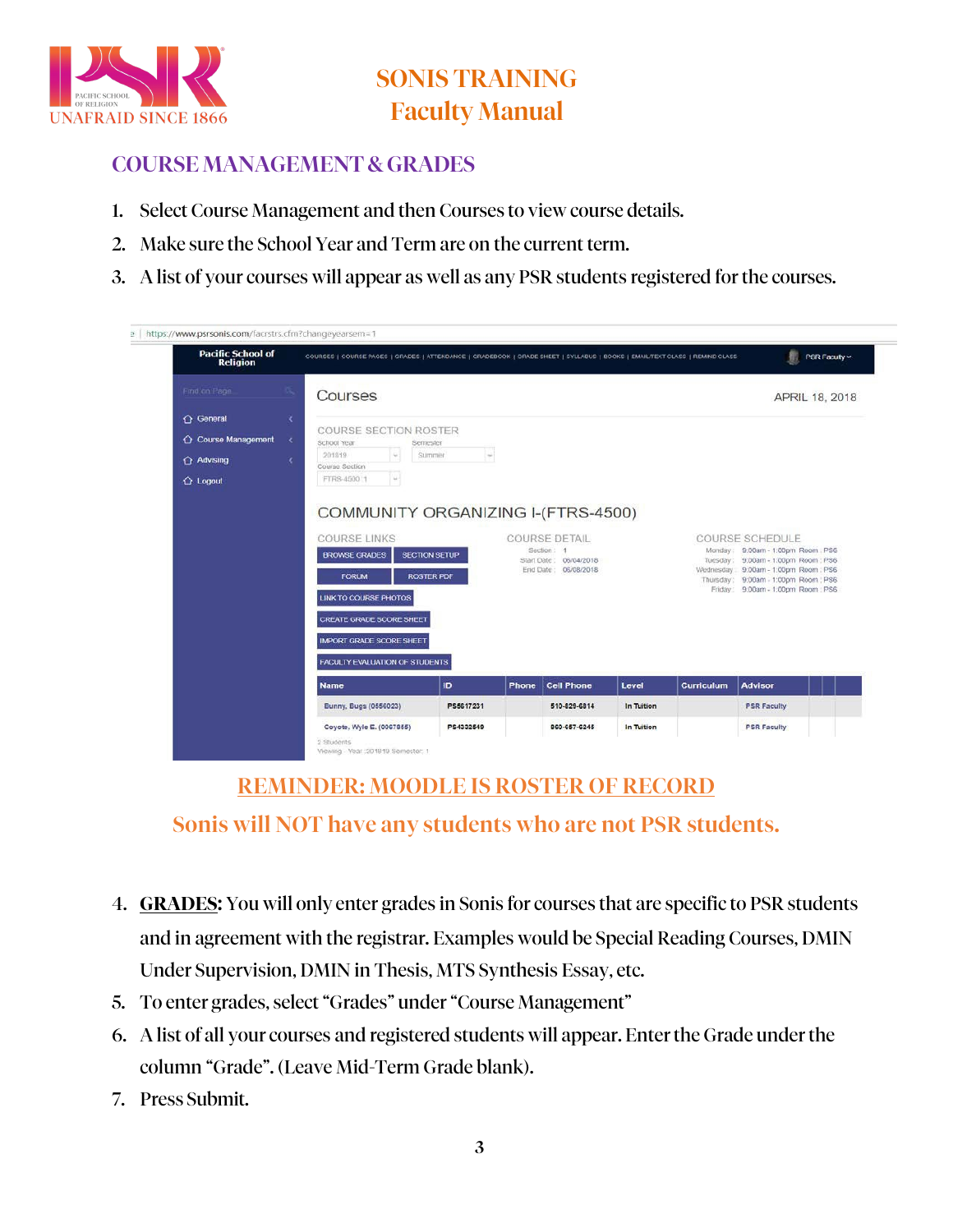

|                                   |                                                                                                                            |                    |                                                                     |            |                 |                       | <b>Institute</b> |     | $\Box$ |   | ×. |
|-----------------------------------|----------------------------------------------------------------------------------------------------------------------------|--------------------|---------------------------------------------------------------------|------------|-----------------|-----------------------|------------------|-----|--------|---|----|
| ://www.psrsonis.com/facgrdinp.cfm |                                                                                                                            |                    |                                                                     |            |                 |                       |                  | Q ☆ | 25     | Ù | ÷  |
| Pacific School of<br>Religion     | COURSES   COURSE PAGES   GRADES   ATTENDANCE   GRADEBOOK   GRADE SHEET   SYLLARUS   ROOKS   EMAL/TEXT CLASS   REMIND CLASS |                    |                                                                     |            |                 | Ø.<br>PSR Faculty ~   |                  |     |        |   |    |
| Find on Page                      | Grades                                                                                                                     |                    |                                                                     |            |                 | APRIL 18, 2018        |                  |     |        |   |    |
| △ General<br>×                    |                                                                                                                            |                    |                                                                     |            |                 |                       |                  |     |        |   |    |
| Course Management<br>×            | School Year<br>Sernester<br>$\left  \frac{1}{2} \right $<br>Summer.<br>201819                                              | Ħ                  |                                                                     |            |                 |                       |                  |     |        |   |    |
| △ Advising<br>x                   | Course Section                                                                                                             |                    |                                                                     |            |                 |                       |                  |     |        |   |    |
| $\Omega$ Logout                   | H<br>FTRS-4500.1                                                                                                           |                    |                                                                     |            |                 |                       |                  |     |        |   |    |
|                                   | COMMUNITY ORGANIZING I-(FTRS-4500 - Section: 1)<br>Weighting Scale: None Assigned                                          |                    |                                                                     |            |                 |                       |                  |     |        |   |    |
|                                   | <b>Name</b>                                                                                                                | <b>Enroll Code</b> | <b>Mid-Term Grade</b>                                               | Grade      | <b>Official</b> | <b>Date Completed</b> |                  |     |        |   |    |
|                                   | 1) Bunny, Bugs (PS5617231)                                                                                                 | EN                 | $\frac{1}{2} \left( \frac{1}{2} \right) \left( \frac{1}{2} \right)$ | $\sim$     | No              |                       |                  |     |        |   |    |
|                                   | 2) Coyote Wyle E. (PS4332549)                                                                                              | EN                 | $\sim$                                                              | $ \times $ | No              |                       |                  |     |        |   |    |
|                                   | Viewing - Year : 201819 Semester 1                                                                                         | <b>RESET</b>       | <b>SUBMIT</b>                                                       |            |                 |                       |                  |     |        |   |    |
|                                   |                                                                                                                            |                    | PRINTABLE GRADE ROSTER                                              |            |                 |                       |                  |     |        |   |    |

8. Official – It is the Registrar's role to flag the grades official. This will be done, in bulk, when all the grades are submitted.

**REMINDER:GRADES AREDUE 3 WEEKS FROM THE LAST DAYOFCLASS.**

#### ADVISING

| <b>Pacific School of</b><br><b>Religion</b>                                                                                                                   | SELECT ADVISEE   ADVISEE LISTING   ADV. GRADES   ADV. REGISTRATION   ADV. SCHEDULE   ADV. EMERGENCY CONTACT | PSR Faculty $\sim$     |            |                                                                           |                         |                     |
|---------------------------------------------------------------------------------------------------------------------------------------------------------------|-------------------------------------------------------------------------------------------------------------|------------------------|------------|---------------------------------------------------------------------------|-------------------------|---------------------|
| Find on Page.                                                                                                                                                 |                                                                                                             | <b>Advisee Listing</b> |            |                                                                           |                         | APRIL 18, 2018      |
| General<br>x<br>○ Course Management<br>ä.                                                                                                                     |                                                                                                             | <b>Student</b>         | Level      | Program                                                                   | <b>Online Reg. Hold</b> | <b>Can Register</b> |
| $\overline{\phantom{a}}$<br>← Advising                                                                                                                        | $\circ$                                                                                                     | Bunny, Bugs            | In Tuition | Doctor of Ministry                                                        | Yes                     | No                  |
| ← Select Advisee<br>Advisee Listing<br>Adv: Grades<br>$\triangle$ Adv.<br>Registration<br>Adv: Schedule<br>Adv<br>$\bigcirc$ Emergency<br>Contact<br>△ Logout | $\odot$                                                                                                     | Coyote, Wyle E.        | In Tuition | <b>Master of Divinity</b><br><b>VIEW RECORDS</b><br><b>EMAIL ADVISEES</b> | No                      | No                  |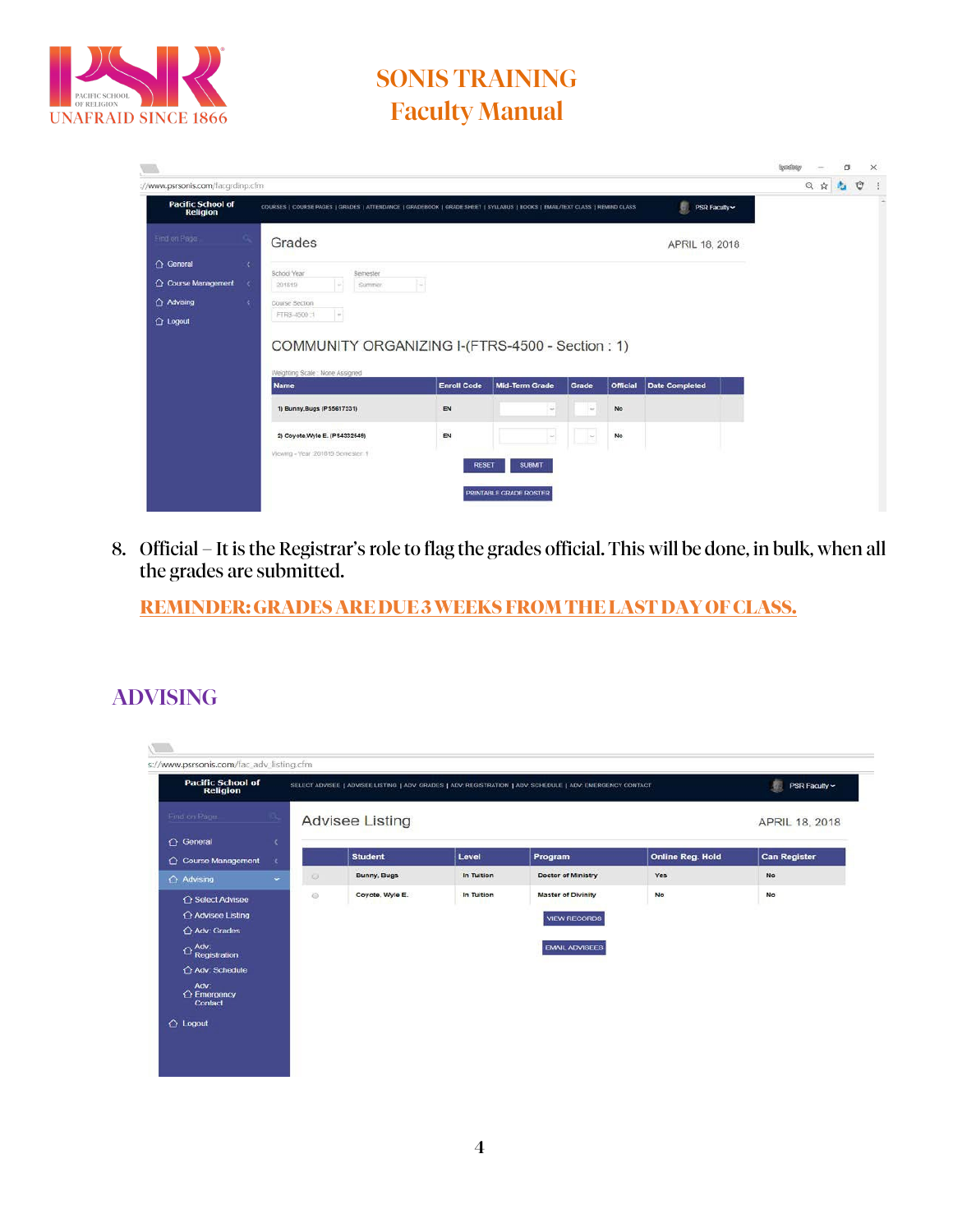

- 1. To see a full list of your Advisees, click on "Advising" and the "Advisee Listing". From here, you can choose to look at each student individually or in bulk.
- 2. Select the advisee you want, and select"View Records".
- 3. This will give you their enrollment information, contact information, emergency contact information and any notes that you entered regarding the student in the Memo Field.

| ww.psrsonis.com/facadvs2.cfm                |                                                                                                             |                                                                                                                                                                                          |                                                                                             |                                                                                                                                                                         |
|---------------------------------------------|-------------------------------------------------------------------------------------------------------------|------------------------------------------------------------------------------------------------------------------------------------------------------------------------------------------|---------------------------------------------------------------------------------------------|-------------------------------------------------------------------------------------------------------------------------------------------------------------------------|
| <b>Pacific School of</b><br><b>Religion</b> | SELECT ADVISEE   ADVISEE LISTING   ADV. GRADES   ADV. REGISTRATION   ADV. SCHEDULE   ADV. EMERGENCY CONTACT |                                                                                                                                                                                          |                                                                                             | æ<br>PSR Faculty ~                                                                                                                                                      |
| Thơ ôn Page                                 | Adv: Emergency Contact                                                                                      |                                                                                                                                                                                          |                                                                                             | APRIL 18, 2018                                                                                                                                                          |
| △ General<br>×                              |                                                                                                             |                                                                                                                                                                                          |                                                                                             |                                                                                                                                                                         |
| △ Course Management<br>×                    | <b>Bugs Bunny</b>                                                                                           |                                                                                                                                                                                          |                                                                                             |                                                                                                                                                                         |
| Advising<br>¢                               |                                                                                                             | CONTACT INFORMATION                                                                                                                                                                      |                                                                                             | ENROLLMENT INFORMATION                                                                                                                                                  |
| $\bigcirc$ Logout                           | Options<br>Emer Contacts<br><b>Sale</b>                                                                     | Email Address<br>bbunny@ses.psr.edu<br>Phone<br>Work Phone<br>Cell Phone : 510-829-6814<br>Street Address: #3 West Richmond Ave. #28<br>City<br>State<br>Zipcode<br>Country.<br>Position | Campus<br>Division<br>Level:<br>Prog.<br>Entry Date<br><b>ID</b> :<br>Profile :-<br>Advisor | Pacific School of Religion<br>Department : To Be Determined<br><b>DMIn</b><br>In Tuition<br>Doctor of Ministry<br>01/02/2018<br>PS5617231<br>View<br><b>PSR Faculty</b> |
|                                             | Emer Contacts<br><b>DNTACTS - NONE</b><br>Grades<br>Schedule                                                |                                                                                                                                                                                          |                                                                                             |                                                                                                                                                                         |
|                                             | <b>ADVISOR DATA</b><br>Start Date 04/18/2018                                                                | Stopped                                                                                                                                                                                  |                                                                                             |                                                                                                                                                                         |
|                                             | Merry                                                                                                       |                                                                                                                                                                                          |                                                                                             |                                                                                                                                                                         |

- 4. To view their schedule or grades, click in the option box and select what you'd like to view.
- 5. **SCHEDULE**: This will tell you what courses your advisee is currently in and when it's scheduled to meet.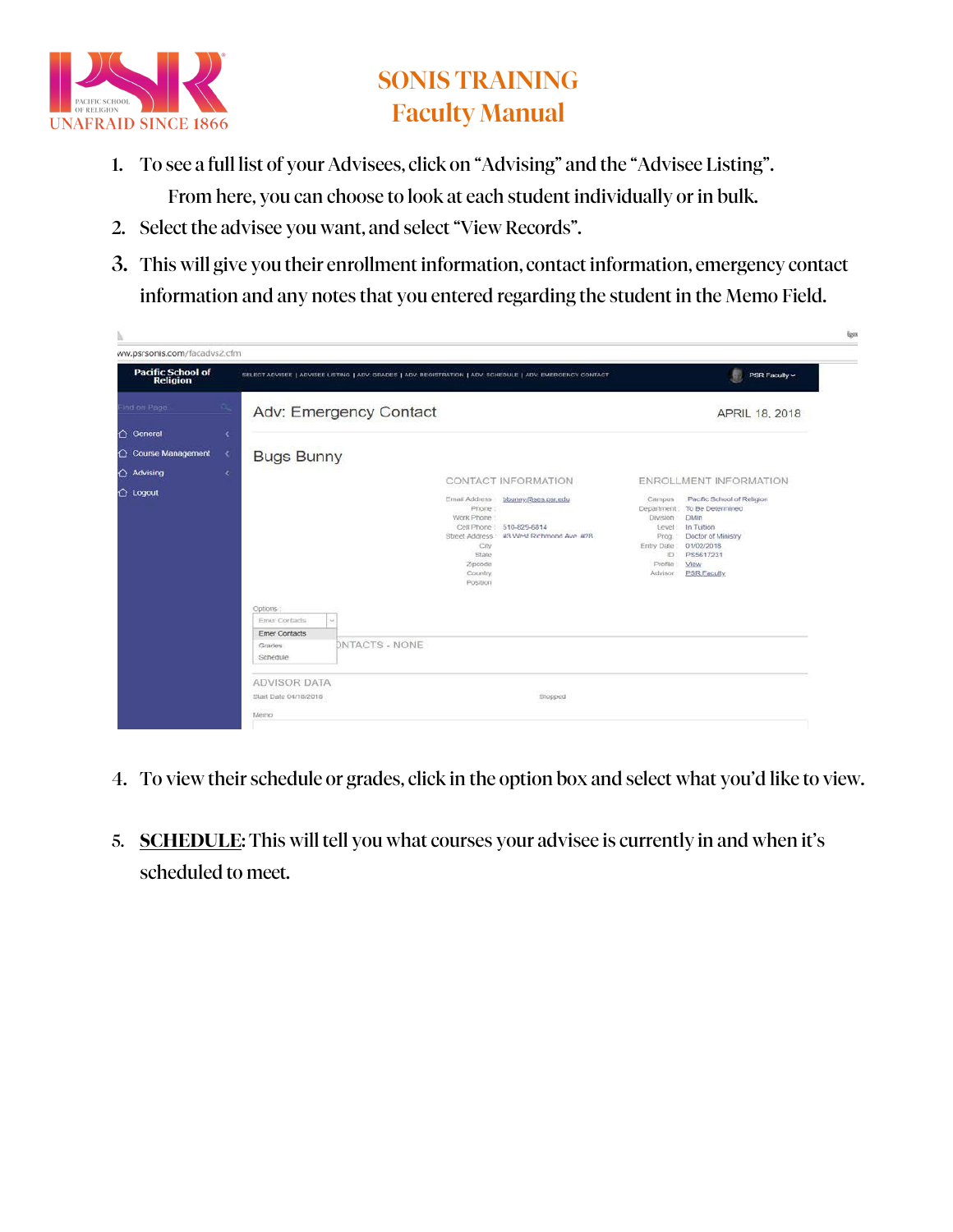

|                                   |                               |                                                                                                                                                                                                                                                                                                                                                                                                                                                                                                                                                                                                                                                                                                                                                                                                                                                                         |         |  |  | figurationary |      | α |   |
|-----------------------------------|-------------------------------|-------------------------------------------------------------------------------------------------------------------------------------------------------------------------------------------------------------------------------------------------------------------------------------------------------------------------------------------------------------------------------------------------------------------------------------------------------------------------------------------------------------------------------------------------------------------------------------------------------------------------------------------------------------------------------------------------------------------------------------------------------------------------------------------------------------------------------------------------------------------------|---------|--|--|---------------|------|---|---|
| ww.psrsonis.com/facadvs2.cfm      |                               |                                                                                                                                                                                                                                                                                                                                                                                                                                                                                                                                                                                                                                                                                                                                                                                                                                                                         |         |  |  |               | 只☆ 名 |   | Ū |
| Options.<br>Schedule              | $\sim$                        | Semester<br>$\sim$<br><b>SUITEINST</b><br>$\sim$<br>Day/Times Gi<br>Mid<br><b>Section Session Description</b><br><b>Start Date</b><br><b>End Date</b><br>Tern<br><b>Times</b><br><b>Location Credits</b><br>Grad<br><b>BASIC GREEK I</b><br><b>N/A</b><br>3.00<br>$\mathbf{1}$<br>09/04/2018<br>12/14/2018<br>Memo : VR headset required GT7035556 CDA TUE 7:00am - 9:00am VR headset required GT7036556 CDA TUE 7:00am - 9:00am<br>06/08/2018<br>PS6<br>1.50<br>$\mathbf{1}$<br>$\mathcal{A}$<br><b>COMMUNITY ORGANIZING I</b><br>06/04/2018<br>MON 9:00-1:00pm<br>TUE 9:00-1:00pm<br>PS6<br>WED 9:00-1:00pm<br>PS6<br>THU 9:00-1:00pm<br>PS6<br>PS6<br>FRI 9:00-1:00pm<br>Location Credits Mid-Term Grade<br>Section Session Description Times Start Date End Date<br><b>Final Grade</b><br>Viewing - Year. 201819 Semester, Summer<br>* GRADES IN RED ARE UNOFFICIAL |         |  |  |               |      |   |   |
| School Year<br>201819<br>Course a |                               |                                                                                                                                                                                                                                                                                                                                                                                                                                                                                                                                                                                                                                                                                                                                                                                                                                                                         |         |  |  |               |      |   |   |
|                                   | PRINTABLE VERSION (PDF)       |                                                                                                                                                                                                                                                                                                                                                                                                                                                                                                                                                                                                                                                                                                                                                                                                                                                                         |         |  |  |               |      |   |   |
| Course                            |                               |                                                                                                                                                                                                                                                                                                                                                                                                                                                                                                                                                                                                                                                                                                                                                                                                                                                                         |         |  |  |               |      |   |   |
| BS-1002                           |                               |                                                                                                                                                                                                                                                                                                                                                                                                                                                                                                                                                                                                                                                                                                                                                                                                                                                                         |         |  |  |               |      |   |   |
|                                   |                               |                                                                                                                                                                                                                                                                                                                                                                                                                                                                                                                                                                                                                                                                                                                                                                                                                                                                         |         |  |  |               |      |   |   |
| <b>FTRS-4500</b>                  |                               |                                                                                                                                                                                                                                                                                                                                                                                                                                                                                                                                                                                                                                                                                                                                                                                                                                                                         |         |  |  |               |      |   |   |
|                                   |                               |                                                                                                                                                                                                                                                                                                                                                                                                                                                                                                                                                                                                                                                                                                                                                                                                                                                                         |         |  |  |               |      |   |   |
|                                   |                               |                                                                                                                                                                                                                                                                                                                                                                                                                                                                                                                                                                                                                                                                                                                                                                                                                                                                         |         |  |  |               |      |   |   |
|                                   |                               |                                                                                                                                                                                                                                                                                                                                                                                                                                                                                                                                                                                                                                                                                                                                                                                                                                                                         |         |  |  |               |      |   |   |
|                                   |                               |                                                                                                                                                                                                                                                                                                                                                                                                                                                                                                                                                                                                                                                                                                                                                                                                                                                                         |         |  |  |               |      |   |   |
| $\sim$                            |                               |                                                                                                                                                                                                                                                                                                                                                                                                                                                                                                                                                                                                                                                                                                                                                                                                                                                                         |         |  |  |               |      |   |   |
|                                   | <b>Waltlisted Courses</b>     |                                                                                                                                                                                                                                                                                                                                                                                                                                                                                                                                                                                                                                                                                                                                                                                                                                                                         |         |  |  |               |      |   |   |
| Course                            | Total Credits Attempted: 4.50 |                                                                                                                                                                                                                                                                                                                                                                                                                                                                                                                                                                                                                                                                                                                                                                                                                                                                         |         |  |  |               |      |   |   |
|                                   | <b>ADVISOR DATA</b>           |                                                                                                                                                                                                                                                                                                                                                                                                                                                                                                                                                                                                                                                                                                                                                                                                                                                                         |         |  |  |               |      |   |   |
| Start Date 64/18/2018             |                               |                                                                                                                                                                                                                                                                                                                                                                                                                                                                                                                                                                                                                                                                                                                                                                                                                                                                         | Stopped |  |  |               |      |   |   |